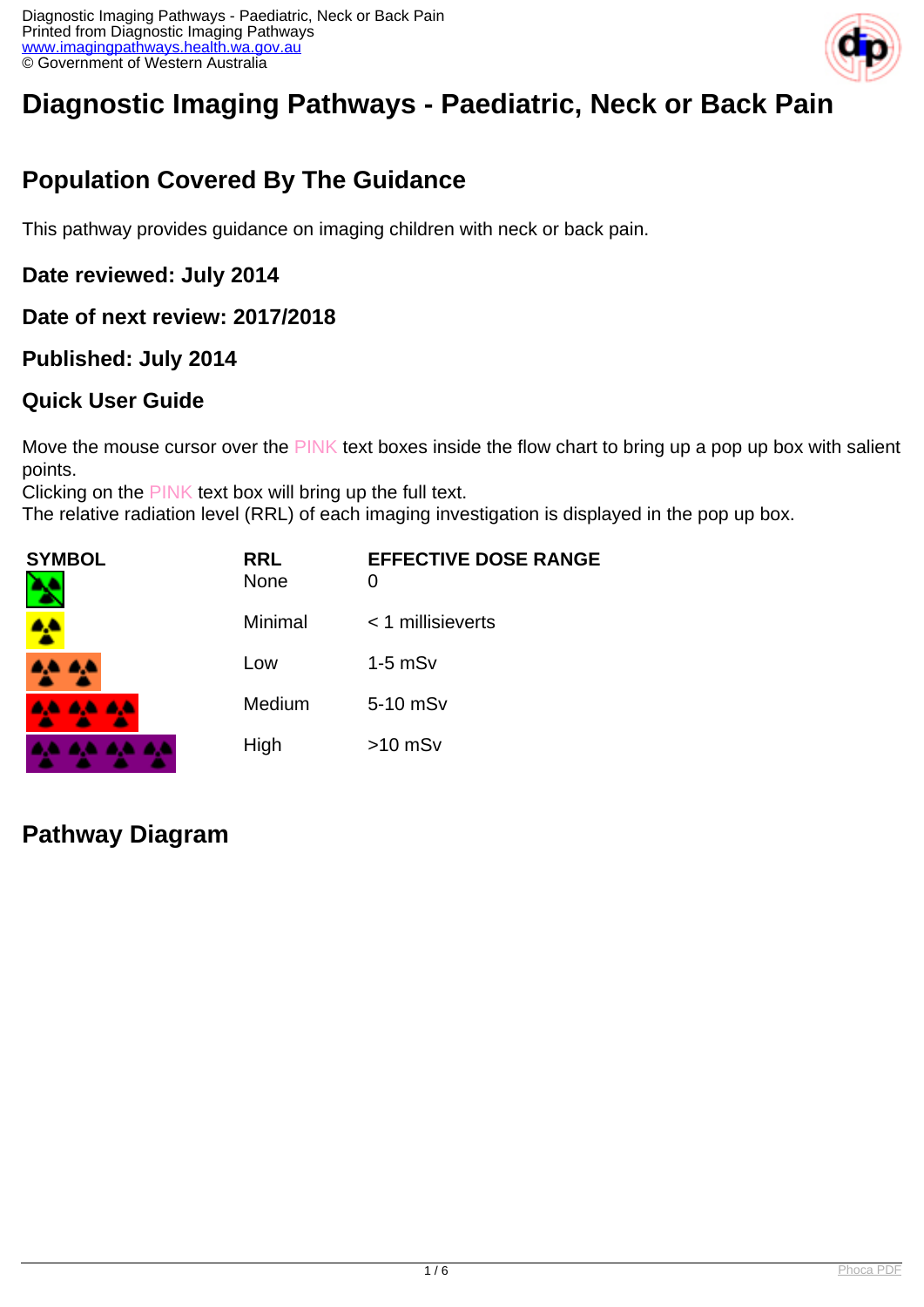Diagnostic Imaging Pathways - Paediatric, Neck or Back Pain Printed from Diagnostic Imaging Pathways [www.imagingpathways.health.wa.gov.au](http://www.imagingpathways.health.wa.gov.au/) © Government of Western Australia

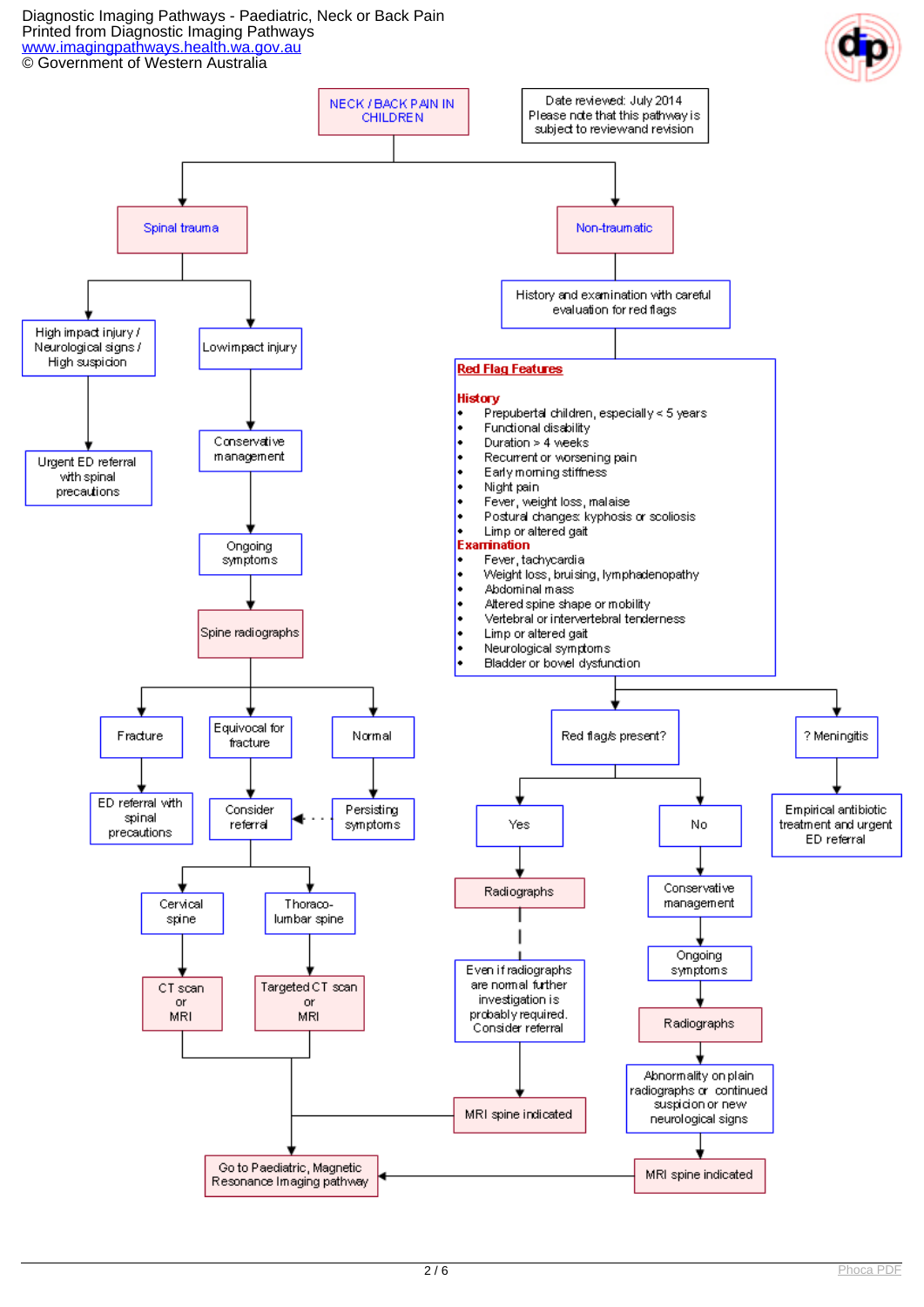

## **Image Gallery**

Note: Images coming soon

## **Teaching Points**

- Neck pain in children and adolescents is reported to have a prevalence rate between 20% -40%. Neck pain with disability is relatively less common [1](index.php?option=com_content&view=article&id=238&tab=references#1)
- Prevalence of back pain in children was reported in one study to be between 28% 48%. The exact prevalence is unknown [2](index.php?option=com_content&view=article&id=238&tab=references#2),[3](index.php?option=com_content&view=article&id=238&tab=references#3)
- An important distinction to be made while evaluating a patient with neck or back pain is to note whether the pain is associated with trauma or otherwise and to identify the duration of symptoms as acute, sub-acute or chronic
- In the majority of acute traumatic presentations, plain radiography followed, if necessary, by Computed Tomography (CT) would be ideal to rule out any major bony injury. For most other nonacute and chronic presentations, Magnetic Resonance Imaging (MRI) should be the preferred choice of imaging
- It should be noted that in the absence of trauma and red flags, evidence to support other diagnostic imaging is lacking, especially in non-emergency presentations [1](index.php?option=com_content&view=article&id=238&tab=references#1)
- Cervical spine injury is less common in children compared to adults. Young children suffer spinal injury mainly from motor vehicle accidents where as older children from sports related injuries  $\frac{4}{3}$
- The main aim of imaging children with suspected cervical injury is to rule out spinal cord injury, assess the extent of injury to spinal cord, and prevent further damage if any or to avoid it completely with timely spinal precautions or spinal surgery. Morbidity and mortality from significant spinal cord injury can be high. Also, it is worth noting that young children can have cord injury without any radiographic evidence of bony or ligamentous injury owing to the laxity of ligaments in this age group [4](index.php?option=com_content&view=article&id=238&tab=references#4)
- Clinical Decision Rules (CDRs) like Nexus criteria and Canadian C-Spine rules have been well validated in adults but their application in children has not been positive. Caution should be applied when these are used in young children (<10 years old) especially  $\frac{4}{3}$  $\frac{4}{3}$  $\frac{4}{3}$
- **Red-flags** that have been associated with increased risk of having a serious organic pathology in the absence of trauma  $2,5,6,7,8,9$  $2,5,6,7,8,9$  $2,5,6,7,8,9$  $2,5,6,7,8,9$  $2,5,6,7,8,9$  $2,5,6,7,8,9$ 
	- History-related Prepubertal age especially when below 5 years of age, loss of function, pain of more than 4 weeks duration, recurrent or worsening pain, early-morning stiffness, night pain, fever, weight loss, malaise, kyphosis or scoliosis, altered gait
	- $\circ$  Clinical examination-related Fever, tachycardia, weight loss, bruising, lymphadenopathy, abdominal mass, altered shape of the spine, vertebral or intervertebral tenderness, limp, neurological deficits, bladder or bowel dysfunction
- In one study it was found that radicular pain and abnormal neurological examination had 100% specificity for a specific diagnosis whereas night pain had a specificity of 95%. Sensitivity was the highest at 67% for lumbar region pain [5](index.php?option=com_content&view=article&id=238&tab=references#5)

## **Plain Radiography**

Plain radiography is an excellent initial imaging test in all traumatic causes of neck or back pain as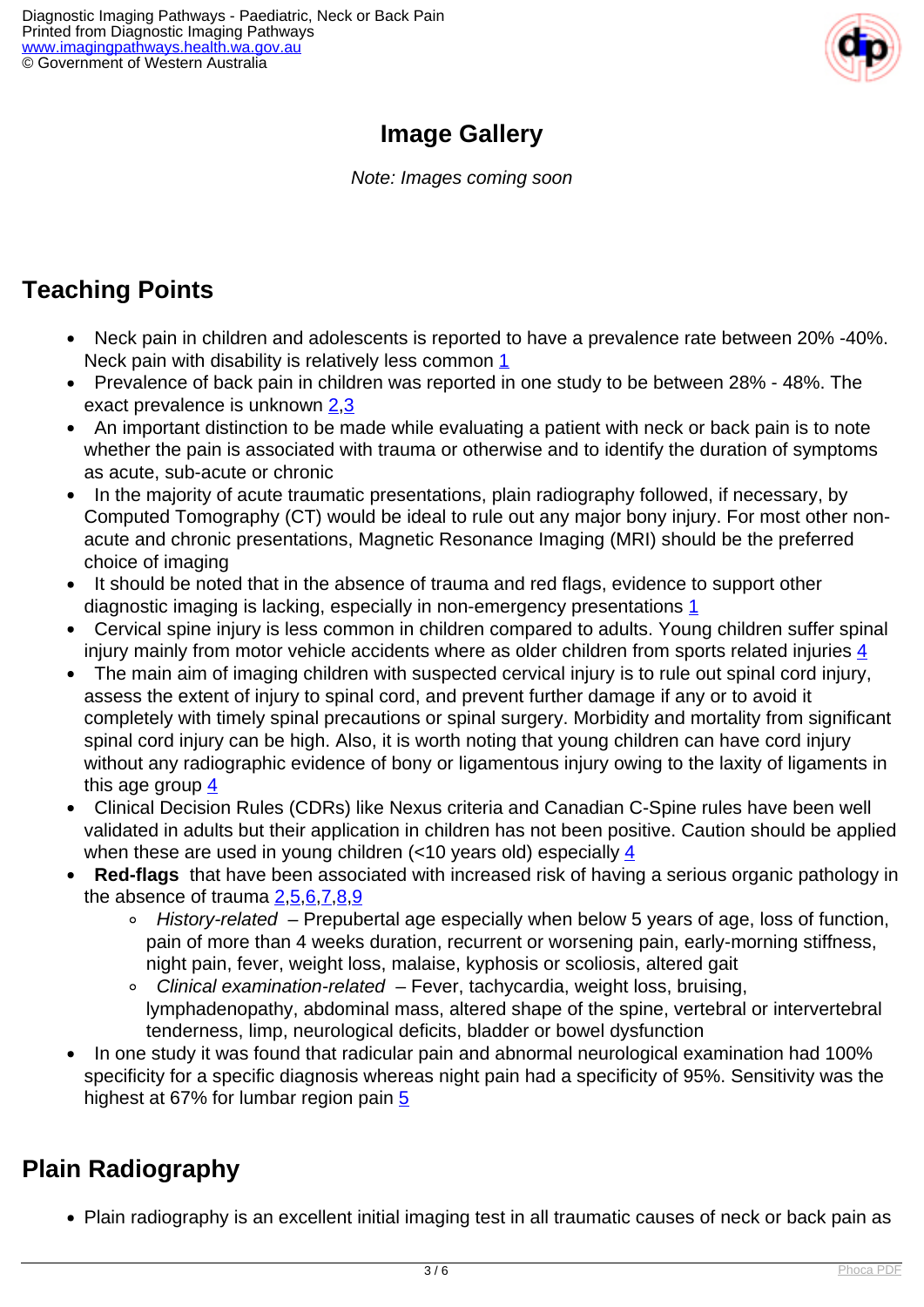

it provides good structural imaging with relatively low radiation exposure [2](index.php?option=com_content&view=article&id=238&tab=references#2)

- In one study more than 65% diagnoses were made on plain radiography alone. Hence, can be used as a screening examination  $5$
- Plain radiography was reported to have a sensitivity of 73% and a specificity of 92% for cervical spine injuries in which CT was the reference standard. Lateral view radiographs alone were reported to have similar sensitivity and specificity. Flexion-extension views do not add to the accuracy in the acute setting  $\frac{4}{5}$  $\frac{4}{5}$  $\frac{4}{5}$

## **Magnetic Resonance Imaging (MRI)**

- First choice cross-sectional imaging in the majority of institutions when back pain is sub-acute or chronic or when the cause of back or neck pain is suspected to be of nonosseous origin [10](index.php?option=com_content&view=article&id=238&tab=references#10)
- Excellent at detecting spinal contents, bone marrow changes, intervertebral disc disease, spinal tumours, infections and congenital anomalies [11](index.php?option=com_content&view=article&id=238&tab=references#11)
- Superior to CT in detecting ligamentous injuries in acute spinal trauma  $4,12$  $4,12$
- Major advantage of lack of ionising radiation but can be time consuming and a significant number of children may require sedation/anaesthesia which carries their own risk
- MRI of spine is the imaging modality of choice for spondylosis, spondylolisthesis, disc degeneration, disc herniation, discitis, vertebral osteomyelitis, Langerhans cell histiocytosis and Ewing's Sarcoma [2](index.php?option=com_content&view=article&id=238&tab=references#2)
- Reported to have a sensitivity ranging from 56% 96% for sub-acute causes of spinal pathology and a specificity ranging from 43% to 100% [13](index.php?option=com_content&view=article&id=238&tab=references#13)

#### **Nuclear Medicine Scans**

• Single-Photon emission CT (SPECT) scans were used frequently in evaluating non-acute back pain but for the lack of specificity, MRI has replaced them as the initial imaging of choice with a SPECT bone scan reserved for negative MRI but with continued suspicion due to on-going pain [2](index.php?option=com_content&view=article&id=238&tab=references#2), [11](index.php?option=com_content&view=article&id=238&tab=references#11)

## **Computed Tomography (CT)**

- Excellent at detecting fractures and is generally accepted as being superior to MRI in this area  $\underline{8}$  $\underline{8}$  $\underline{8}$ ,  $\bullet$ [11](index.php?option=com_content&view=article&id=238&tab=references#11)
- Several studies report higher rates of detection for fractures in spinal injuries on CT scans compared to those detected on MRI alone [12](index.php?option=com_content&view=article&id=238&tab=references#12),[14](index.php?option=com_content&view=article&id=238&tab=references#14)[,15](index.php?option=com_content&view=article&id=238&tab=references#15)
- More widely available than MRI, quicker to perform and does not require sedation but has a major disadvantage of radiation exposure, particularly relevant in children who are more radiationsensitive than adults. Whenever possible, targeted CT scans should be done for the level of interest (e.g. L3 and L4 instead of lumbar spine) reducing the effective radiation dose
- Can be the imaging modality of choice for traumatic vertebral fractures (following plain  $\bullet$ radiography), disc calcification and osteoid osteoma [2](index.php?option=com_content&view=article&id=238&tab=references#2)
- **•** Less sensitive than MRI in detecting ligamentous injuries in acute trauma situations  $\frac{4}{5}$  $\frac{4}{5}$  $\frac{4}{5}$
- Pooled sensitivity of around 98% for bony spinal injury in a meta-analysis comparing 3-view plain radiography and CT scan for cervical spine injury [16](index.php?option=com_content&view=article&id=238&tab=references#16)[,17](index.php?option=com_content&view=article&id=238&tab=references#17)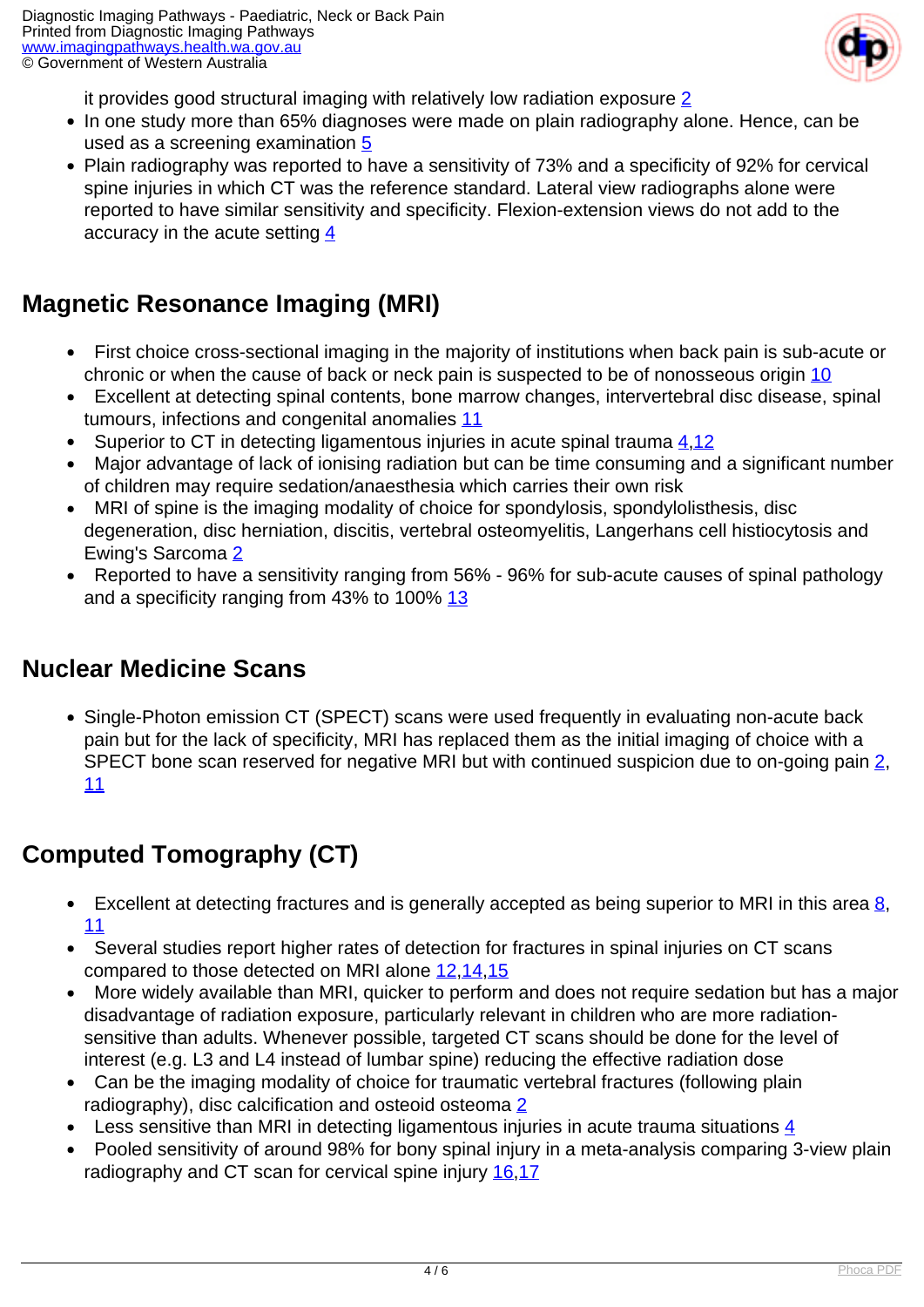

### **References**

References are graded from Level I to V according to the Oxford Centre for Evidence-Based Medicine, Levels of Evidence. [Download the document](http://www.cebm.net/wp-content/uploads/2014/06/CEBM-Levels-of-Evidence-2.1.pdf)

- 1. Haldeman S, Carroll L, Cassidy JD. **Findings from the bone and joint decade 2000 to 2010 task force on neck pain and its associated disorders.** J Occup Environ Med. 2010;52(4):424-7. (Level II evidence)
- 2. Rodriguez DP, Poussaint TY. **Imaging of back pain in children.** AJNR Am J Neuroradiol. 2010;31(5):787-802. (Review article)
- 3. Kjaer P. Wedderkopp N. Korsholm L. Leboeuf-Yde C. **Prevalence and tracking of back pain from childhood to adolescence.** BMC Musculoskelet Disord. 2011;12:98. (Level III evidence)
- 4. Booth TN. **Cervical spine evaluation in pediatric trauma.** AJR Am J Roentgenol. 2012;198(5):W417-25. (Review article)
- 5. Feldman DS, Straight JJ, Badra MI, Mohaideen A, Madan SS. **Evaluation of an algorithmic approach to pediatric back pain.** J Pediatr Orthop. 2006;26(3):353-7. (Level III evidence)
- 6. Jones GT, Macfarlane GJ. **Epidemiology of low back pain in children and adolescents.** Arch Dis Child. 2005;90(3):312-6. (Review article)
- 7. Bernstein RM, Cozen H. **Evaluation of back pain in children and adolescents.** Am Fam Physician. 2007;76(11):1669-76. (Review article)
- 8. Curtis C, d'Hemecourt P. **Diagnosis and management of back pain in adolescents.** Adolesc Med State Art Rev. 2007;18(1):140-64, x. (Review article)
- 9. Rubinstein SM, van Tulder M. **A best-evidence review of diagnostic procedures for neck and low-back pain.** Best Pract Res Clin Rheumatol. 2008;22(3):471-82. (Level II evidence)
- 10. Davis PJ, Williams HJ. **The investigation and management of back pain in children.** Arch Dis Child Educ Pract Ed. 2008;93(3):73-83. (Review article)
- 11. Dunn AJ, Campbell RS, Mayor PE, Rees D. **Radiological findings and healing patterns of incomplete stress fractures of the pars interarticularis.** Skeletal Radiol. 2008;37(5):443-50. (Level III evidence)
- 12. Holmes JF, Mirvis SE, Panacek EA, Hoffman JR, Mower WR, Velmahos GC. **NEXUS Group. Variability in computed tomography and magnetic resonance imaging in patients with cervical spine injuries.** J Trauma. 2002;53(3):524-9; discussion 530. (Level III evidence)
- 13. Jarvik JG, Deyo RA. **Diagnostic evaluation of low back pain with emphasis on imaging.** Ann Intern Med. 2002;137:586-97. (Level I evidence)
- 14. Ganiyusufoglu AK, Onat L, Karatoprak O, Enercan M, Hamzaoglu A. **Diagnostic accuracy of magnetic resonance imaging versus computed tomography in stress fractures of the lumbar spine.** Clin Radiol. 2010;65(11):902-7. (Level III evidence)
- 15. Klein GR, Vaccaro AR, Albert TJ, Schweitzer M, Deely D, Karasick D, Cotler J. **Efficacy of magnetic resonance imaging in the evaluation of posterior cervical spine fractures.** Spine. 1999;24:771-4. (Level III evidence)
- 16. Tilt L, Babineau J, Fenster D, Ahmad F, Roskind CG. **Blunt cervical spine injury in children.** Curr Opin Pediatr. 2012;24(3):301-6. (Review article)
- 17. Holmes JK, Akkinepalli R. **Computed tomography versus plain radiography to screen for cervical spine injury: a meta-analysis.** J Trauma. 2005;58:902-5. (Level I / II evidence)
- 18. Pharisa C, Lutz N, Roback MG, Gehri M. **Neck complaints in the pediatric emergency department: a consecutive case series of 170 children.** Pediatr Emerg Care. 2009;25(12):823-6. (Level III evidence)
- 19. Jeffries LJ, Milanese SF, Grimmer-Somers KA. **Epidemiology of adolescent spinal pain: a systematic overview of the research literature.** Spine (Phila Pa 1976). 2007;32(23):2630-7. (Level II evidence)